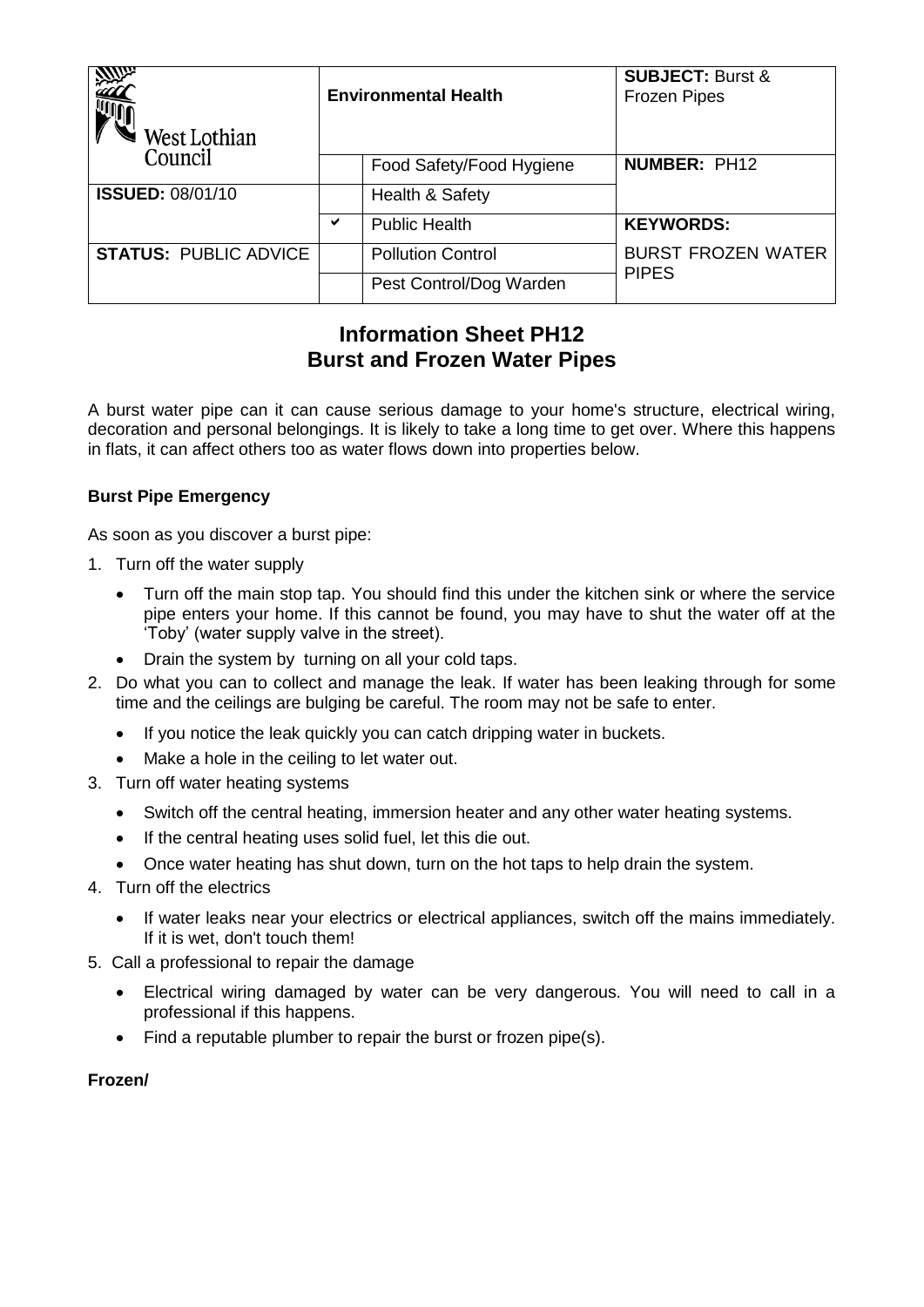# **Frozen Pipe Emergency**

A frozen pipe is also an emergency, because this will cause it to burst causing thawed water to come pouring from the break. As soon as you discover a frozen pipe:

- 1. Turn off the water supply, as above, and turn off the stopcock in your cold water tank if you have one. It's usually found in the attic or loft.
- 2. Beat the burst
	- Protect everything around the pipe that appears to be frozen to avoid damage if it bursts.
- 3. Thawing out
	- Open the tap nearest to the part of the pipe you think is frozen so the water can flow through when it has melted.
	- Thaw the ice in the pipe with a hot water bottle or hairdryer (taking care to keep it well away from any water), beginning from the tap end and working back toward the cold water tank. Never use a heat gun or blow torch.

#### **Preventing Burst Pipes: Winter Care**

It's always best to avoid problems if you can. Burst pipes and leaks can be complicated to fix and for outside pipes, repair work may also involve digging up your lawn, tarmac or paving.

You can avoid this kind of damage by preventing burst pipes and leaks in the first place. As frozen pipes often burst, winter care is the answer. Try the following care tips:

- Insulate your loft and the sides of your water tanks. Grants or subsidised work is available to most households. Contact West Lothian Housing Advice Shop, Bathgate on 01506 283000 or online at<http://www.westlothian.gov.uk/article/9469/Energy-Efficiency>
- Insulate all your pipes
- Open the loft trap door on very cold days to let heat in.
- If you're away for a while, spending winter somewhere warmer perhaps, then ask a friend or relative to check on your home and make sure pipes haven't burst or frozen.
- Change the washers on dripping taps because if they freeze they'll block the pipe. This will also save up to a litre of water a day and your money if it's a hot tap.
- In very cold weather the heating will need to be on low, or set to come on a couple of times a day, especially if you're going away. Most modern boilers have a frost protection thermostat, which turns on automatically if the temperature drops to a level that will cause your pipes to freeze.

## **Personal Check List for Emergency Preparations**

It is a good idea to make some preparations, so you have everything you need to hand in an emergency.

- 1. Stop Cock Valve
	- Do you know where your stop cock (water valve) is?
	- Can you get to it?
	- Do you know which way is 'off'?
	- Does it close completely? (Some don't due to age or lack of use)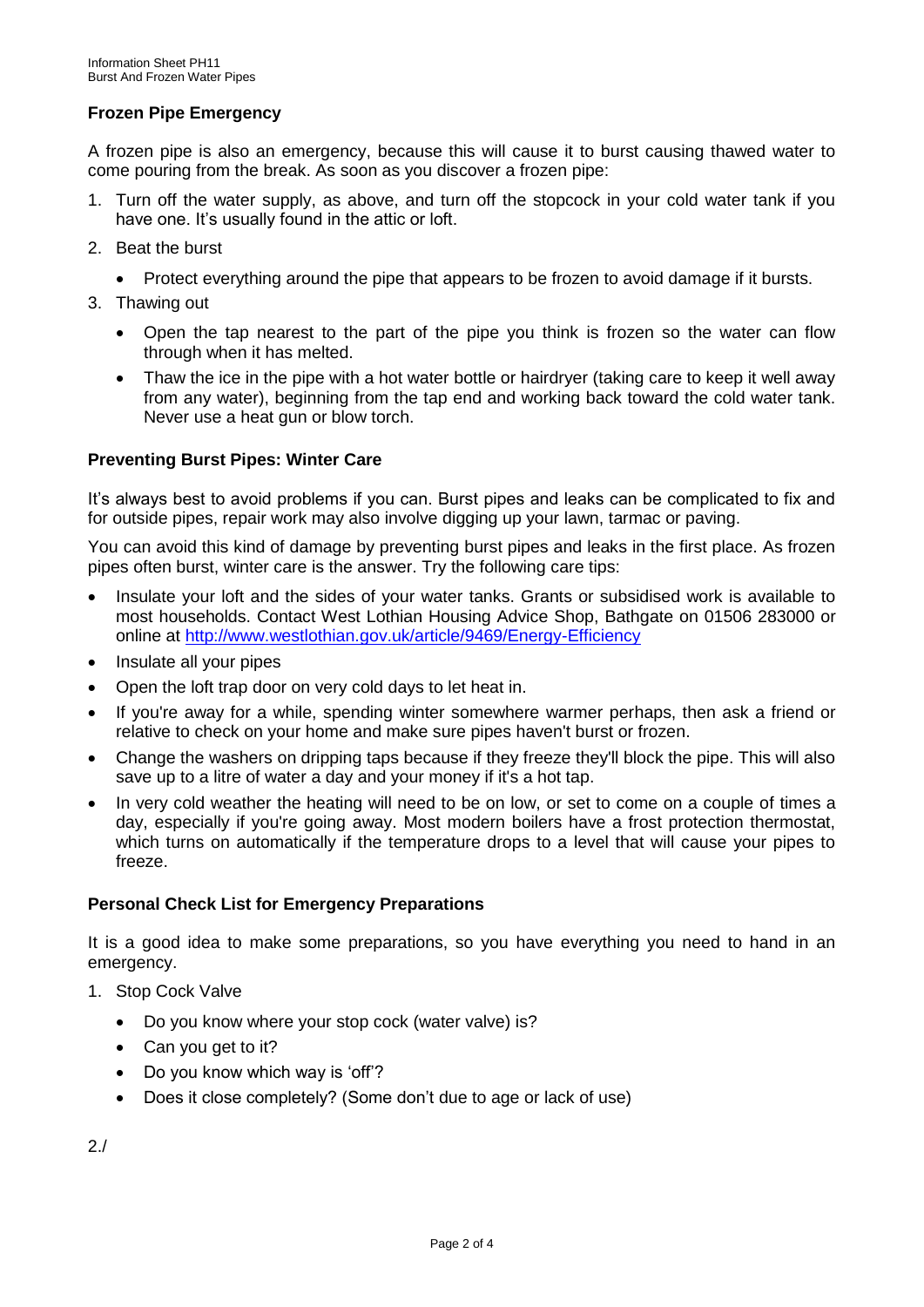- 2. Cold Water tank (where fitted)
	- Do you know where your stop cock (water valve) is? (It's usually by the tank in the loft)
	- Can you get to it?
	- Do you know which way is 'off'?
	- Does it close completely? (Some don't due to age or lack of use)
- 3. 'Toby' (street water valve)
	- Do you know where your 'toby' (street water valve) is?
	- Can you get to into it?
	- Is it clear of debris?
	- Do you need a 'toby key' to turn it and do you have access to one?
- 4. Beating the Burst
	- Do you have waterproof sheeting and heavy duty tape available to protect electrical systems, furniture and carpets?
- 5. Containing and managing a leak
	- If you have upstairs neighbours, do you know how to contact them in an emergency? If the property is rented, do you know who the landlord is? (Details should be available online at [https://www.landlordregistrationscotland.gov.uk,](https://www.landlordregistrationscotland.gov.uk/) but will not necessarily include a telephone number). Speak to your neighbours and exchange contact details.
	- Do you have large containers or buckets to collect water from a leak
	- Do you have a way of getting up to a ceiling below a leak, particularly in old buildings with high ceilings?
	- Do you have something which you can use to make a hole in a ceiling where there is a leak? This is to prevent the weight of water making the ceiling collapse.
- 6. Heating Systems
	- Do you know how to switch off your heating system?
- 7. Electrical System
	- Do you know how to switch off your electricity supply or affected parts of it?
- 8. Tradesmen
	- Do you have details of a reputable local plumber, electrician and decorator ?
- 9. Insurance
	- Do you have home insurance which covers burst pipes?
	- Do you have contents insurance which covers you against damage to items due to burst pipes?
	- Have you considered insurance for your main water supply pipe (through the garden in individual homes)

## **What can West Lothian Council do about it?**

Environmental Health will become involved if it receives a complaint about a property being affected by someone else's burst pipe. Although we will normally approach a property owner informally first, West Lothian Council has two formal options for getting a problem stopped.

We/